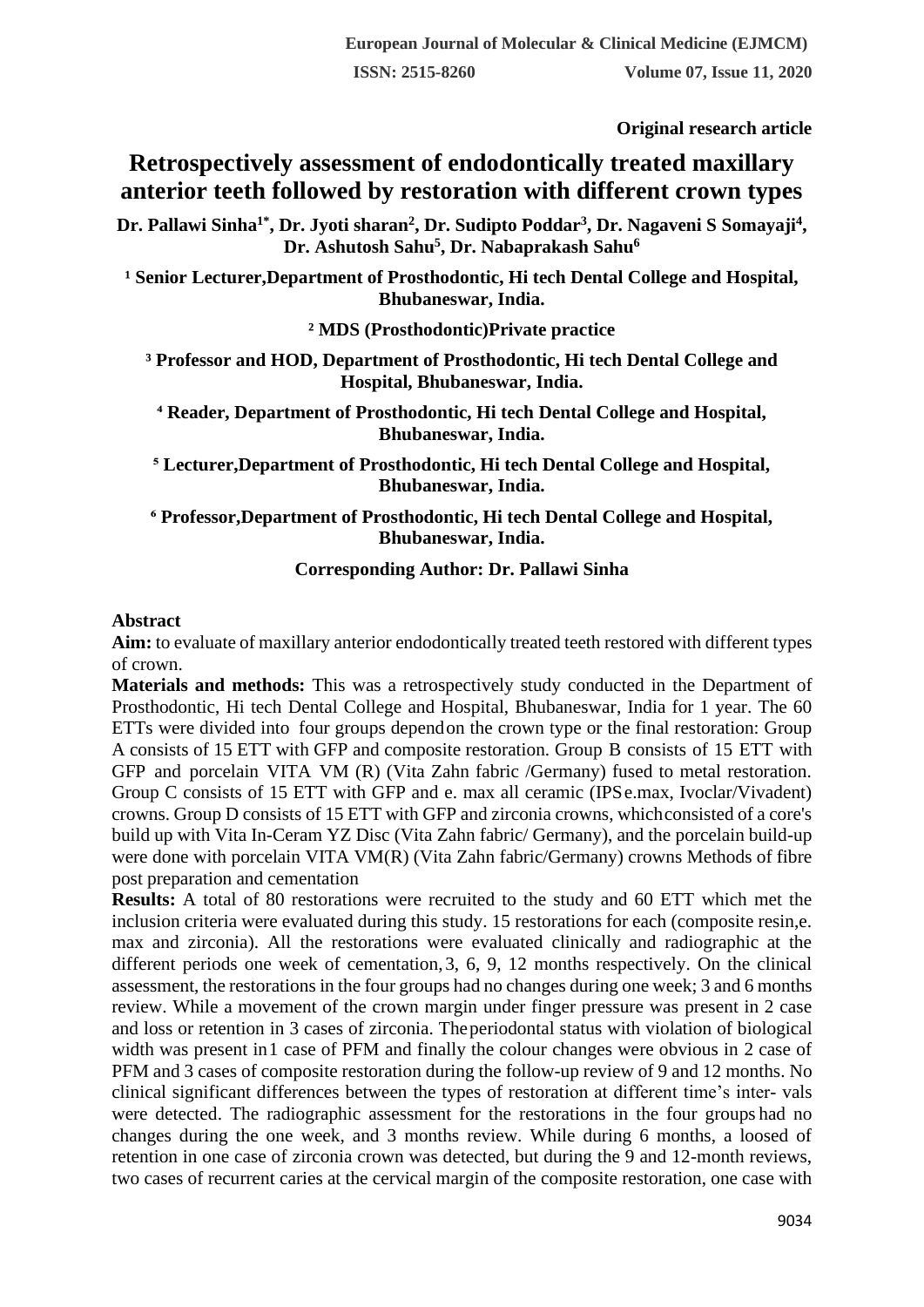presence of periapical infection were recorded. Finally, the Loss of retention of the post was recorded with one of the PFM restorations. No significant differences between the types of restoration at different time's intervals were detected by the radiographs. **Conclusion:** e. Max and zirconia all ceramic crowns showed better clinical and radiographic performance than the PFM and compositerestorations over 12 months recall.

**Keywords**: Clinical; Endodontically Treated Teeth; Follow-Up; Glass Fiber-Reinforced Posts; Radiographic; Maxillary Teeth

#### **Introduction**

Restoration of endodontically treated teeth (ETT) is compromised primarily because of coronal destruction that results in an increased risk of tooth fracture during function. Before the introduction of adhesion technology in dentistry, the coronal restoration of ETT has been mainly performed with metallic and macro mechanically retained posts. In the past, a post length equal to three fourths of the root canal length or at least equal to the crown length was recommended.1,2 .Metallic posts generated high stresses, often leading to non-restorable root fractures.<sup>3</sup> In order to avoid these problems, metal-free posts with mechanical characteristics similar to those of dental tissues have been developed. Subsequently, fiber-reinforced post systems were introduced.<sup>4,5</sup> At present, restoration of posterior ETT with a direct composite without placing any post has been proposed by several authors.<sup>6-8</sup> Moreover, a recent study might show that in largely compromised premolars, no significant differences existed between teeth restored with and without posts.<sup>6</sup> These authors argued that the results were due to the use of an adhesive restorative design. The fracture resistance of ETT has been reported to be mainly dependent on the amount of the remaining tooth structure, the amount of adhesive surface, and the quality of adhesion.<sup>7</sup> The role of a post in the retention of the core material is particularly relevant for posterior teeth where masticatory loads are essentially compressive. On the other hand, as upper incisors are loaded transversally, the influence of post length on the tooth's flexural behavior is an important issue to be considered in order to reduce tooth fracture.<sup>8</sup>

The standard filling material is gutta-percha, a natural polymer prepared from latex from the percha tree (Palaquium gutta). The standard endodontic technique involves inserting a guttapercha cone (a "point") into the cleaned-out root canal along with a sealing cement.<sup>9</sup> Another technique uses melted or heat-softened gutta-percha which is then injected or pressed into the root canal passage (s). However, since gutta-percha shrinks as it cools, thermal techniques can be unreliable and sometimes a combination of techniques is used. Gutta-percha is radiopaque, allowing verification afterwards that the root canal passages have been completely filled and are without voids. An alternative filling material was invented in the early 1950s by Angelo Sargenti. Filling material has undergone several formulations over the years (N2, N2 Universal, RC2B, RC-2B White), but all contain paraformaldehyde. The paraformaldehyde, when placed into the root canal, forms formaldehyde, which penetrates and sterilizes the passage. The formaldehyde is then theoretically transformed into harmless water and carbon dioxide. According to some research, the outcome of this method is better than a root canal procedure performed with gutta-percha. There is, however, a lack of indisputable scientific studies according to the Swedish Council on Health Technology Assessment. In rare cases, the paste, like any other material, can be forced past the root tip into the surrounding bone. If this happens, the formaldehyde will immediately be transformed into a harmless substance. Blood normally contains 2 mg formaldehyde per litter and the body regulates this in seconds. The rest of an overfill will be gradually absorbed and the end result is normally good. In 1991, the ADA Council on Dental Therapeutics resolved that the treatment was "not recommended", and it is not taught in American dental schools. Scientific evidence in endodontic therapy was, and still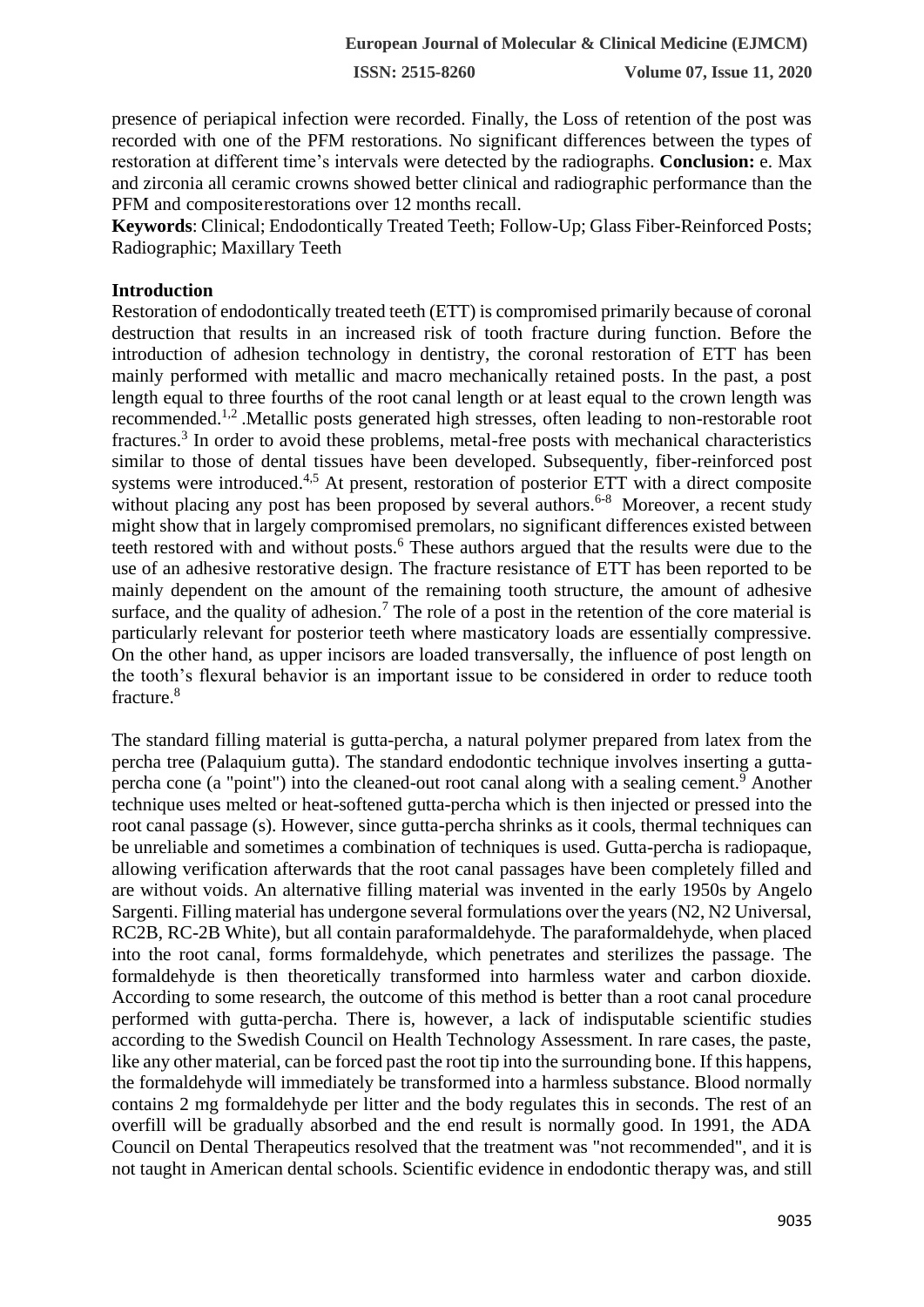is lacking.<sup>10</sup> Despite this lack of support, the Sargenti technique has advocates who believe N2 to be less expensive and at least as safe as gutta-percha.<sup>11</sup> Pain control can be difficult to achieve at times because of anesthetic inactivation by the acidity of the abscess around the tooth apex. Sometimes the abscess can be drained, antibiotics prescribed, and the procedure reattempted when inflammation has been mitigated. The tooth can also be unroofed to allow drainage and help relieve pressure. Endodontics is recognized as a specialty by many national dental organizations including the Dental Board of Australia, British General Dental Council, American Dental Association, Royal College of Dentists of Canada, Indian Dental Association, and Royal Australasian College of Dental Surgeons. The present study was planned to evaluate the performance between different types of crowns and composite restoration. Those restorations were used for ETT in maxillary anterior teeth, after a glass-fibre post with composite resin core builds up

#### **Materials and methods**

This was a retrospectively study conducted in the Department of Prosthodontics, Hi tech Dental College and Hospital, Bhubaneswar, India for 1 year.

Inclusion criteria

- Ages of the patients were between 18-30 years from both genders.
- All the cases were ETT at maxillary anterior teeth and re- stored with GFP then composite resin core build up.

• The quality of ETT should be RCT with no evidence of periapical pathology or root fracture. The periodontium was stable with no evidence of bleeding on probing and with a good bone support. All teeth should have enough ferrule and biological width, to allow the creation of the finish line on a sound tooth structure.

Exclusion criteria

1. Teeth with pulpal and periapical pathos is and those that could be used or diagnosed to be used as an abutment for prostheses.

2. Patients with absent from adequate posterior support and posterior vertical stops (absence of all molar teeth), or if there were any obvious occlusal interference or fremitus affecting the tooth to be restored.

## **Methodology**

A total of 60 maxillary anterior ETT were involved in this study. After RCTs of all teeth were finished, the roots were restored with reinforced GFPs (Relaxy Fiber Post, 3M ESPE, Germany), and composite resin cores (Tertic-N-Ceramic, Ivoclar Vivadent, Li- chenestine).

The 60 ETTs were divided into four groups dependon the crown type or the final restoration: Group A consists of 15 ETT with GFP and composite restoration. Group B consists of 15 ETT with GFP and porcelain VITA VM (R) 9 (Vita Zahn fabric /Germany) fused to metal restoration. Group C consists of 15 ETT with GFP and e. max all ceramic (IPS e.max, Ivoclar/Vivadent) crowns.Group D consists of 15 ETT with GFP and zirconia crowns, which consisted of a core's build up with Vita In-Ceram YZ Disc (Vita Zahn fabric/ Germany), and the porcelain build-up were done with porcelain VITA VM(R)9 (Vita Zahn fabric/Germany) crowns Methods of fibre post preparation and cementation

After the RCTs were done. The gutta-percha (GP) was removed tomaintain a 4–5 mm apical seal. The canals were irrigated with a saline solution and sodium hypochlorite. The lengths of the posts in the canals were determined and marked, and the selected posts were placed into the canal to confirm its length. The canals were etched with 37% phosphoric acid for 15 seconds; the etch ant was rinsed with water and dried with paper points. Adhesive bonding agents were applied to the canal, and dual adhesive resin cements Rely X, TM. Unicem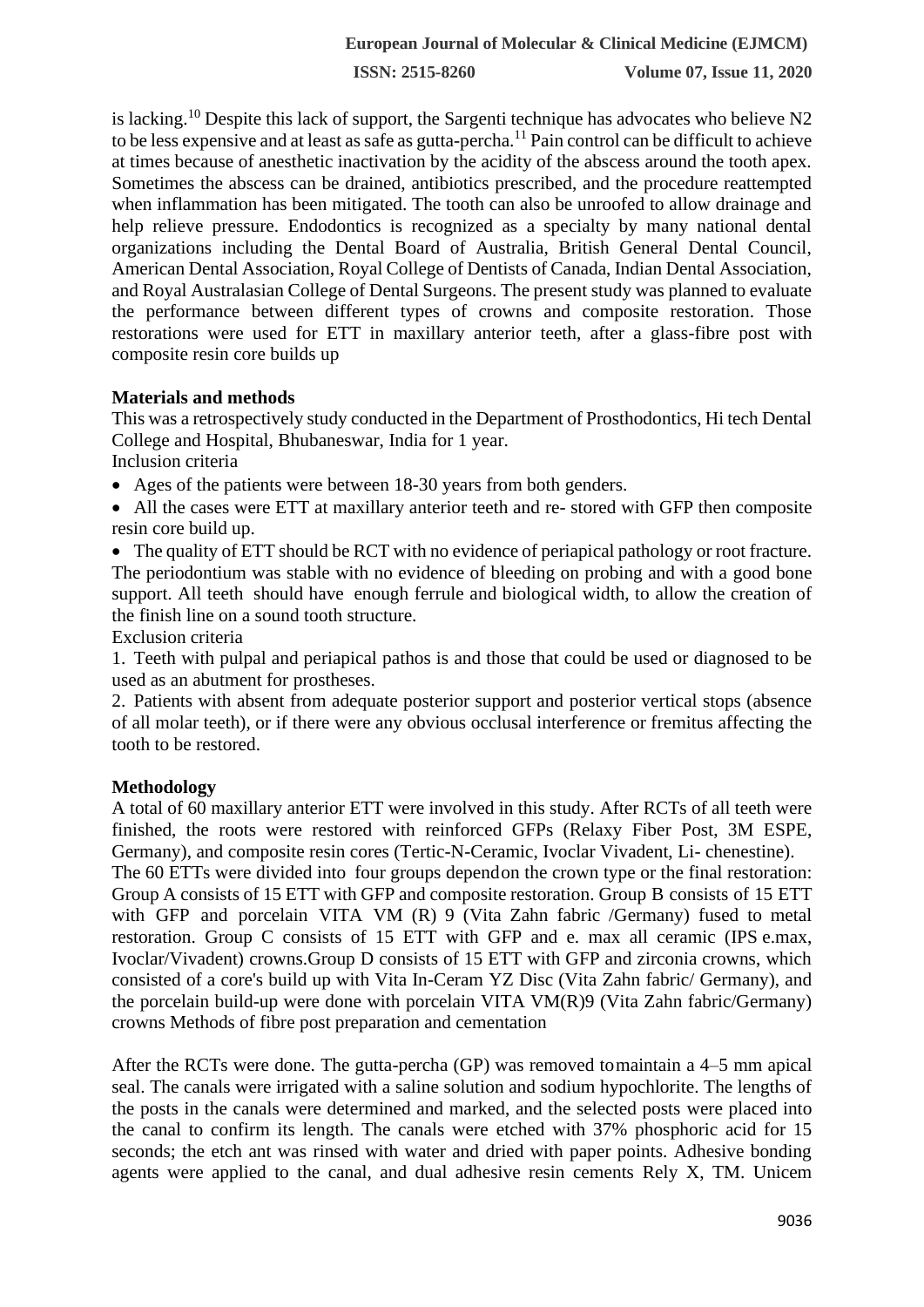AppliCap Resin Cement (3M ESPE, Ger- many) was used for cementing of the posts, then light-cured for 60seconds were applied. The cores were re-build up with composite resin in incremental techniques. All finish lines were on sound tooth structures.

#### **Methods of crowns preparation, fabrication and cementation**

Some of the composite cores with the remaining natural tooth structures were stayed in place, while others were prepared ac- cording to the type of the final restoration. Then the prepared areaswere registered with addition silicon impression material using two steps technique and the shades were selected, metal and core tryin, and the final porcelain veneer layers were applied according to the selected shade guide. Finally, all the manufactured crowns were cemented. All the clinical and laboratory steps were done according to manufactures instructions.

#### **Post-operative evaluations**

All the cases were subjected to post-operative flow-up in form of clinical and radio-graphical evaluations after cementation of the crowns at periods of one week, 3, 6, and 12 months. All the resto- rations were evaluated by expert staffs who were not involved in the study or during the restoration (single –blind trial). The patients were educated about oral hygiene and motivated to useproper oral hygiene aids at the end of each treatment.

The evaluation of success or failure criteria's of the restorative tooth complex were judged to have failed if each post crown satisfied one or more of the following criteria presented in [table 1] over a period of 12 months.

| Restoration | Clinical examination of the restoration          | Radiographic examination of the restoration  |
|-------------|--------------------------------------------------|----------------------------------------------|
| type        |                                                  |                                              |
| Composite   | Movement of crown margin under finger pressure   | Caries at cervical margin                    |
| PFM         | Fracture of crown                                | Presence of periapical /endodontic infection |
| e.max       | Loss of retention of the crown                   | Post fracture/ root fracture/crown fracture  |
| Zirconia    | De-bonding at post-core / tooth interfaces       | Loss of retention of the post                |
|             | Periodontal status/violation of biological width | Post adaptation in the root canal            |
|             | Aesthetics (color changed)                       |                                              |
|             | Recurrent caries at crown margin                 |                                              |

Table 1: The Clinical and Radiographic Evaluation Criteria's of ETT

#### Statistical analyses

All the data were recorded, and subjected to statistical analysis using statistical software SPSS (Statistical Package for the Social Sciences, IBM) version 21. The survival rates of the crowns were determined and compared during the different recall's periods using Kaplan - Meier analysis and log-rank test. The level of significance was set at 5%.

#### **Results**

A total of 80 restorations were recruited to the study and 60 ETT which met the inclusion criteria were evaluated during this study. 15 restorations for each (composite resin,e. max and zirconia). All the restorations were evaluated clinically and radiographic at the different periods one week of cementation,3, 6, 9, 12 months respectively.

On the clinical assessment, the restorations in the four groups had no changes during one week; 3 and 6 months review [table 2]. While a movement of the crown margin under finger pressure was present in 2 case and loss or retention in 3 cases of zirconia. Theperiodontal status with violation of biological width was present in1 case of PFM and finally the colour changes were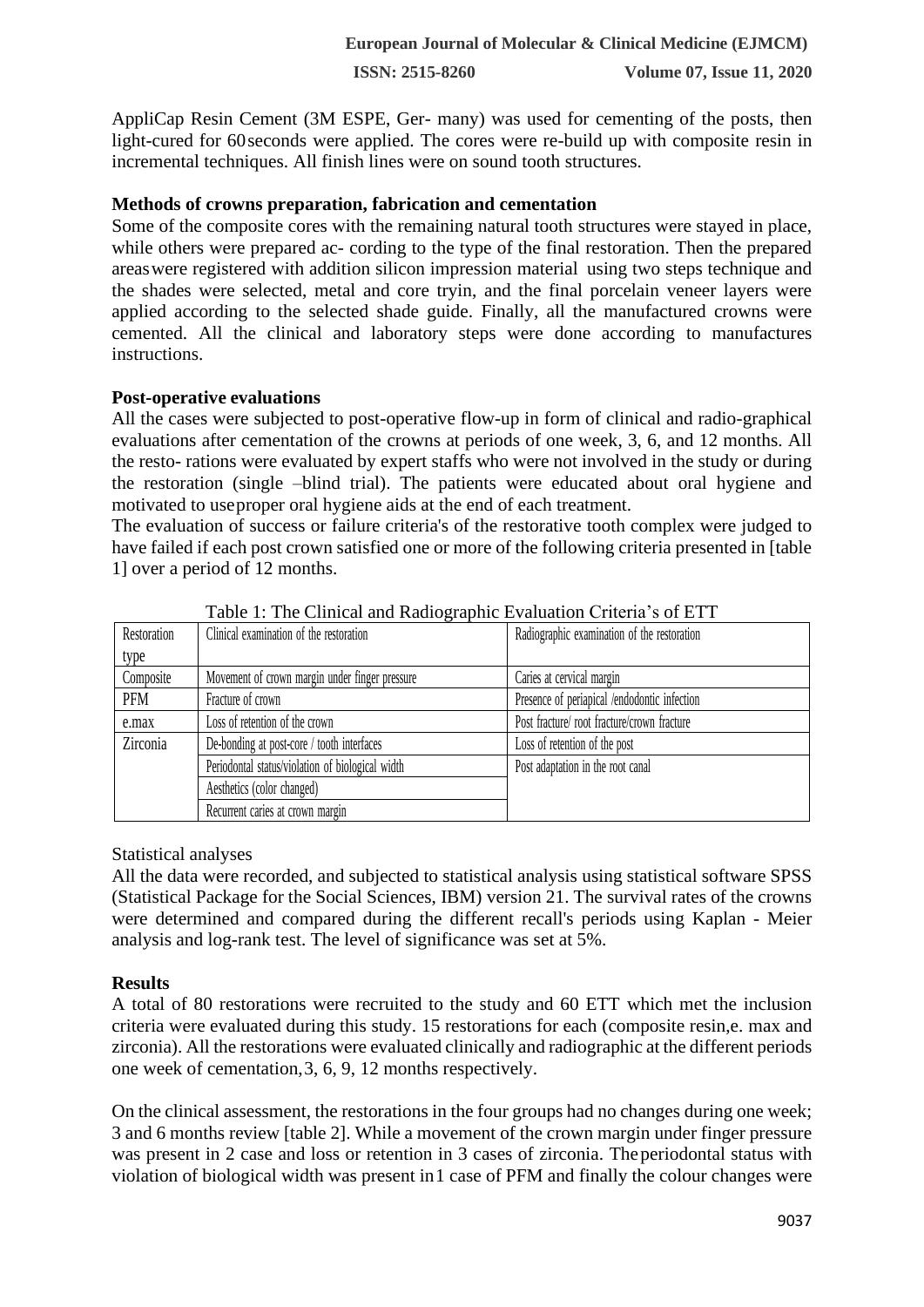obvious in 2 case of PFM and 3 cases of composite restoration during the follow-up review of 9 and 12 months. No clinical significant differences between the types of restoration at different time's intervals were detected [table 2].

| Table 2: The Clinical Results of ETT at the Different Time Follow-Up |      |                         |             |             |              |  |  |  |  |
|----------------------------------------------------------------------|------|-------------------------|-------------|-------------|--------------|--|--|--|--|
| <b>Clinical Results</b>                                              | One  | $\overline{\mathbf{3}}$ | 6           | 9           | 12           |  |  |  |  |
|                                                                      | Week | <b>Mont</b>             | <b>Mont</b> | <b>Mont</b> | <b>Month</b> |  |  |  |  |
|                                                                      |      | hs                      | hs          | hs          | ${\bf S}$    |  |  |  |  |
| Movement of the crown margin under finger pressure                   |      |                         |             |             |              |  |  |  |  |
| Composite                                                            | 15   | 15                      | 15          | 15          | 15           |  |  |  |  |
| <b>PFM</b>                                                           | 15   | 15                      | 15          | 15          | 15           |  |  |  |  |
| e max                                                                | 15   | 15                      | 15          | 15          | 15           |  |  |  |  |
| Zirconia                                                             | 15   | 15                      | 15          | 13          | 13           |  |  |  |  |
| Fracture of the crown                                                |      |                         |             |             |              |  |  |  |  |
| Composite                                                            | 15   | 15                      | 15          | 15          | 15           |  |  |  |  |
| <b>PFM</b>                                                           | 15   | 15                      | 15          | 15          | 15           |  |  |  |  |
| e max                                                                | 15   | 15                      | 15          | 15          | 15           |  |  |  |  |
| Zirconia                                                             | 15   | 15                      | 15          | 15          | 15           |  |  |  |  |
| Loss retention of the crown                                          |      |                         |             |             |              |  |  |  |  |
| Composite                                                            | 15   | 15                      | 15          | 15          | 15           |  |  |  |  |
| <b>PFM</b>                                                           | 15   | 15                      | 15          | 15          | 15           |  |  |  |  |
| e max                                                                | 15   | 15                      | 15          | 15          | 15           |  |  |  |  |
| Zirconia                                                             | 15   | 15                      | 15          | 12          | 12           |  |  |  |  |
| Bonding at post-core/tooth interfaces                                |      |                         |             |             |              |  |  |  |  |
| Composite                                                            | 15   | 15                      | 15          | 15          | 15           |  |  |  |  |
| <b>PFM</b>                                                           | 15   | 15                      | 15          | 15          | 15           |  |  |  |  |
| e max                                                                | 15   | 15                      | 15          | 15          | 15           |  |  |  |  |
| Zirconia                                                             | 15   | 15                      | 15          | 15          | 15           |  |  |  |  |
| Periodontal status/violation of biological Width                     |      |                         |             |             |              |  |  |  |  |
| Composite                                                            | 15   | 15                      | 15          | 15          | 15           |  |  |  |  |
| <b>PFM</b>                                                           | 15   | 15                      | 15          | 14          | 14           |  |  |  |  |
| e max                                                                | 15   | 15                      | 15          | 15          | 15           |  |  |  |  |
| Zirconia                                                             | 15   | 15                      | 15          | 15          | 15           |  |  |  |  |
| Aesthetic (color changes):                                           |      |                         |             |             |              |  |  |  |  |
| Composite                                                            | 15   | 15                      | 15          | 12          | 12           |  |  |  |  |
| PFM                                                                  | 15   | 15                      | 15          | 13          | 13           |  |  |  |  |
| e max                                                                | 15   | 15                      | 15          | 15          | 15           |  |  |  |  |
| Zirconia                                                             | 15   | 15                      | 15          | 15          | 15           |  |  |  |  |
| Recurrent caries at crown margin                                     |      |                         |             |             |              |  |  |  |  |
| Composite                                                            | 15   | 15                      | 15          | 15          | 15           |  |  |  |  |
| <b>PFM</b>                                                           | 15   | 15                      | 15          | 15          | 15           |  |  |  |  |
| e max                                                                | 15   | 15                      | 15          | 15          | 15           |  |  |  |  |
| Zirconia                                                             | 15   | 15                      | 15          | 15          | 15           |  |  |  |  |

The radiographic assessment for the restorations in the four groupshad no changes during the one week, and 3 months review [table 3]. While during 6 months, a loosed of retention in one case of zirconia crown was detected, but during the 9 and 12-month reviews, two cases of recurrent caries at the cervical margin of the composite restoration, one case with presence of periapical infection were recorded. Finally, the Loss of retention of the post was recorded with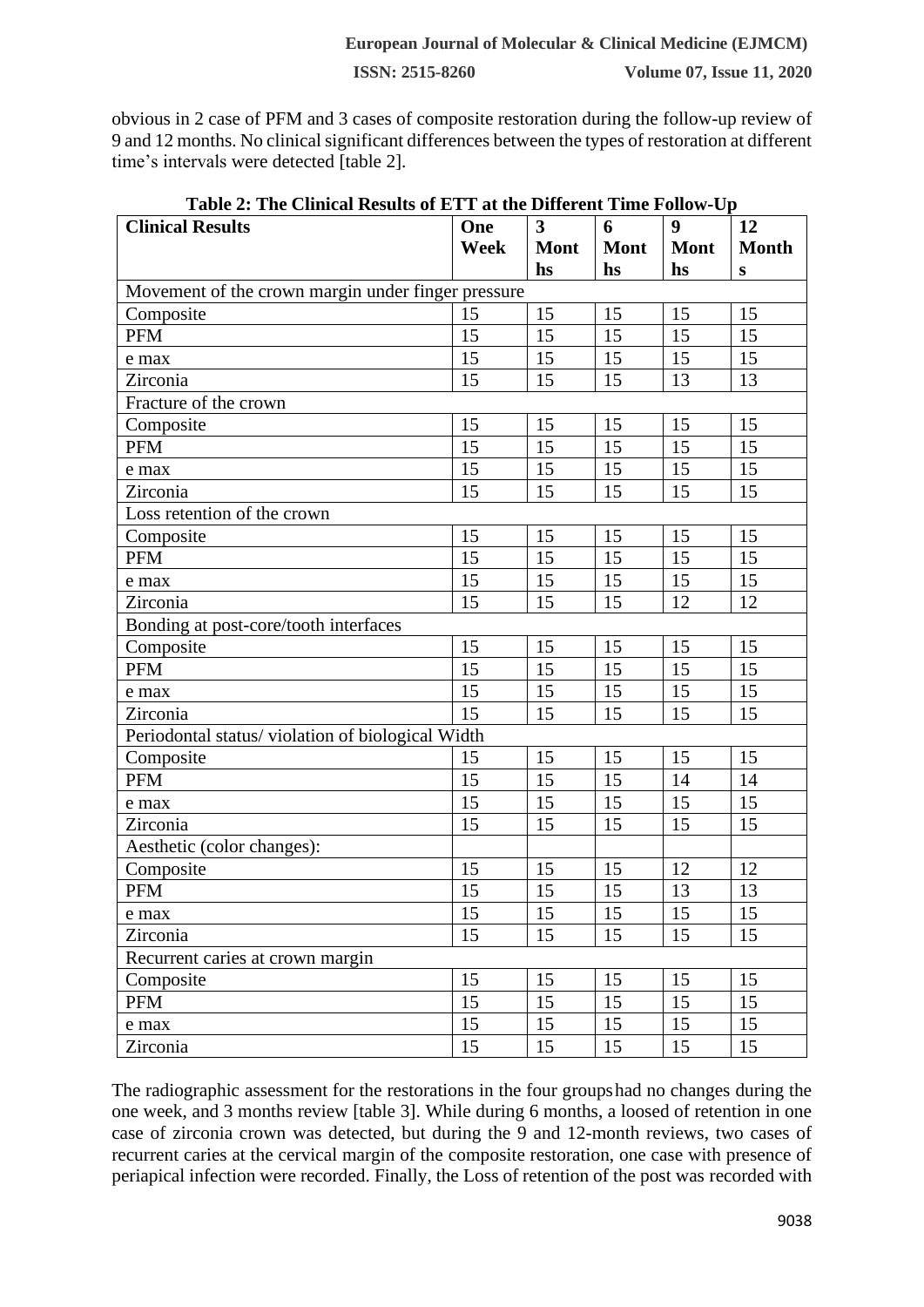one of the PFM restorations. No significant differences between the types of restoration at different time's intervals were detected by the radiographs [table 3].

| Table 5. Kadiographic Kesults of ETT at the Different Thire Follow-Op- |                 |          |                 |          |           |  |  |  |  |  |
|------------------------------------------------------------------------|-----------------|----------|-----------------|----------|-----------|--|--|--|--|--|
| <b>Clinical Results</b>                                                | <b>One Week</b> | 3 Months | <b>6 Months</b> | 9 Months | 12 Months |  |  |  |  |  |
| Caries at cervical margin                                              |                 |          |                 |          |           |  |  |  |  |  |
| Composite                                                              | 15              | 15       | 15              | 13       | 13        |  |  |  |  |  |
| <b>PFM</b>                                                             | 15              | 15       | 15              | 15       | 15        |  |  |  |  |  |
| e max                                                                  | 15              | 15       | 15              | 15       | 15        |  |  |  |  |  |
| Zirconia                                                               | 15              | 15       | 15              | 15       | 15        |  |  |  |  |  |
| Presence of periapical infection                                       |                 |          |                 |          |           |  |  |  |  |  |
| Composite                                                              | 15              | 15       | 15              | 15       | 15        |  |  |  |  |  |
| <b>PFM</b>                                                             | 15              | 15       | 15              | 15       | 15        |  |  |  |  |  |
| e max                                                                  | 15              | 15       | 15              | 15       | 15        |  |  |  |  |  |
| Zirconia                                                               | 15              | 15       | 15              | 14       | 14        |  |  |  |  |  |
| Post fracture / root fracture                                          |                 |          |                 |          |           |  |  |  |  |  |
| Composite                                                              | 15              | 15       | 15              | 15       | 15        |  |  |  |  |  |
| PFM                                                                    | 15              | 15       | 15              | 15       | 15        |  |  |  |  |  |
| e max                                                                  | 15              | 15       | 15              | 15       | 15        |  |  |  |  |  |
| Zirconia                                                               | 15              | 15       | 15              | 15       | 15        |  |  |  |  |  |
| Loss of retention of post                                              |                 |          |                 |          |           |  |  |  |  |  |
| Composite                                                              | 15              | 15       | 15              | 15       | 15        |  |  |  |  |  |
| PFM                                                                    | 15              | 15       | 15              | 14       | 14        |  |  |  |  |  |
| e max                                                                  | 15              | 15       | 15              | 15       | 15        |  |  |  |  |  |
| Zirconia                                                               | 15              | 15       | 14              | 15       | 15        |  |  |  |  |  |
| Post adaptation in root canal                                          |                 |          |                 |          |           |  |  |  |  |  |
| Composite                                                              | 15              | 15       | 15              | 15       | 15        |  |  |  |  |  |
| <b>PFM</b>                                                             | 15              | 15       | 15              | 15       | 15        |  |  |  |  |  |
| e max                                                                  | 15              | 15       | 15              | 15       | 15        |  |  |  |  |  |
| Zirconia                                                               | 15              | 15       | 15              | 15       | 15        |  |  |  |  |  |

**Table 3: Radiographic Results of ETT at the Different Time Follow-Up**

## **Discussion**

The present study was set out to test and compare the clinical performance of four types of restorations (composite resin, PFM, E max and Zircon), on maxillary anterior ETT teeth with glass fibre posts. GFPs are relatively new and becoming increasing popular in restoration of ETT in the maxillary aesthetic zone teeth.

From table (2,3) after different periods of clinical and radiographicfollow-up, the performance of GFP and composite restorations group was good and show excellent survival rates. This was in agreement with (Grandin S et al, 2005, Preeth & Kala,  $2008$ )<sup>12,13</sup>, those examined teeth restored with GFPs with direct composite restorations, which exhibited favourable clinical serves and results. Also we were totally agreed with Altun C et al.  $2008$ ,  $^{14}$  about restoration of ETT with composite restoration after GFPs which recorded several advantages, such as an immediate aesthetic and functional rehabilitation, less time required and accepted by the patient.

Marginal discoloration of the composite resin restoration some- times occurred, and their correction provided acceptable clinical results. There are many advantages of composite restorations; it is easy and familiar technique, cost-effectiveness and, it can be re- polished after marginal discoloration.<sup>15</sup> The colour changes and wear of the surfaces of composite restoration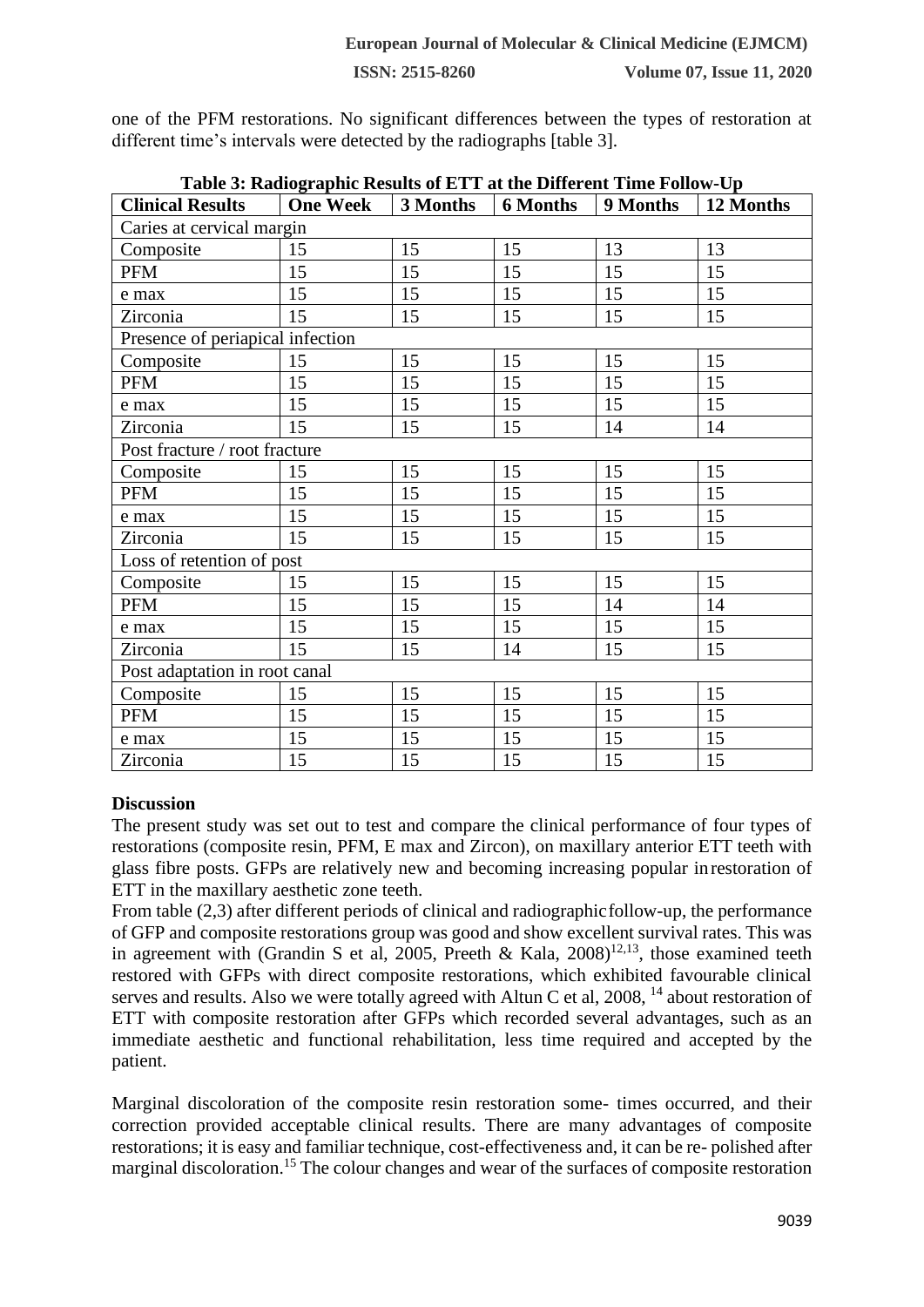appeared at the 9 and 12 months recall, and were solved by the re-polishing of the restoration of the tooth or margin interferences.

The observed changes in the marginal fitting and the violation of the biological width of a restored tooth in the PFM group at 9 and 12 months recalls were recorded. This is in agreement with Preethi & Kala,  $2008$ ,<sup>13</sup> who similarly observed minor differences in the marginal fit of teeth restored with these types of crowns. Al- ways the marginal defect is mainly seen on the buccal surface of the tooth, while the palatal margin was intact.

In our study, the recurrent of caries was detected in 2 cases during the radiographic assessment of the composite restoration cases during 9 and 12 months recall (table 3). This could be due tothe patient neglects and difficulty in practicing good oral hygiene. Furthermore, it could be due to the sub gingival finish line place in this case. The composite restoration usually showed some surface wear of the composite, which is the predisposing reason for collection of bacteria in this area.<sup>15</sup>The clinical and radiographic performances of both e. max and zirconia all ceramic crowns over the 12 months period were good in the issues of aesthetic, colour stability, fractures of either crownor post, recurrent caries, this were close to the results of the study conducted by (Gemalmaz & Ergin, 2002, Etman & Wool- ford, Taskonak & Sertgöz, 2006.<sup>16,17,18</sup> the result of the present study was agreed with (Gemalmaz & Ergin, 2002), <sup>16</sup> about the condition of the slight inflammation of the gingiva, in respective of the place of the finish line. From table 2, 2 case of zirconia showed a movement of the crown margin under finger presser of a crown and 3 cases with loss of retention during clinical recall examination at 9 and 12 months. These were corrected by the removal of the crowns and re-cement it after occlusal adjustment during different mandibular movement and premature occlusal adjustment. This is totally agreed with Preethi & Kala 2008, Öztürk Eet al, 2011),<sup>13,19</sup> those shows similar results of movement of crowns under finger pressure at the 18 months recall of their cases.During the radiographic assessment, at an interval of 6, 9 and 12 months (table 3), 2 cases showed a presence of periapical infectionassociated with zirconia crowns. This was strongly agreed with Ajayi DM et al. $20$ 

In our study, no clinical cases showed chipping or fractured of the restorative materials. This is in contrast with the finding of Rinke S et al, 2013, Muhittin & Sun,<sup>18,9,21,22</sup> and those showed chipping of zirconia ceramic crown after 24, 36 months respectively. This could be related to the different survival time in the oral cavity.

The e. max crowns showed the best clinical and radiographic performances among the four groups. This is because of the physical and mechanical properties of the ceramic, such as biocompatibility,durability, radioactivity, flexure strength, and it does not pose any risk to the health of patients, dental technicians or dentists. Also if e.max CAD material is applied by the manufacturer's instructions, it does not show any toxic potential (Ivoclar V 2005).<sup>23</sup>

Overall, the results of the present study were totally agreed with the results mentioned by Preeth & Kala, 2008, Ozurik K etal 2011; Altun C et al 2008, (Gemalmaz & Ergin, 2002, Etman & Woolford) and Ajayi DM et al 2014, Rinke S et al 2013, <sup>13,19,14,2017,21</sup> in that, the ETT at the aesthetic zone can be restored with compo- site resin core for long temporary restoration, while all ceramic crowns can be used to replace the PFM restorations because of their better physical, mechanical and excellent biocompatible properties of the all ceramic materials. In the light of the limitation of the present 12-month clinical and radiographic study design, a composite build-up can be used for ETT with GFP for long-temporary restoration under certain indications. Zirconia and e. max restorations showed promising results and appear to be an excellent alternative to the PFM restoration. Hoverer, long-term clinical and radiographic observation and assessment are required to authenticate this conclusion. The clinical success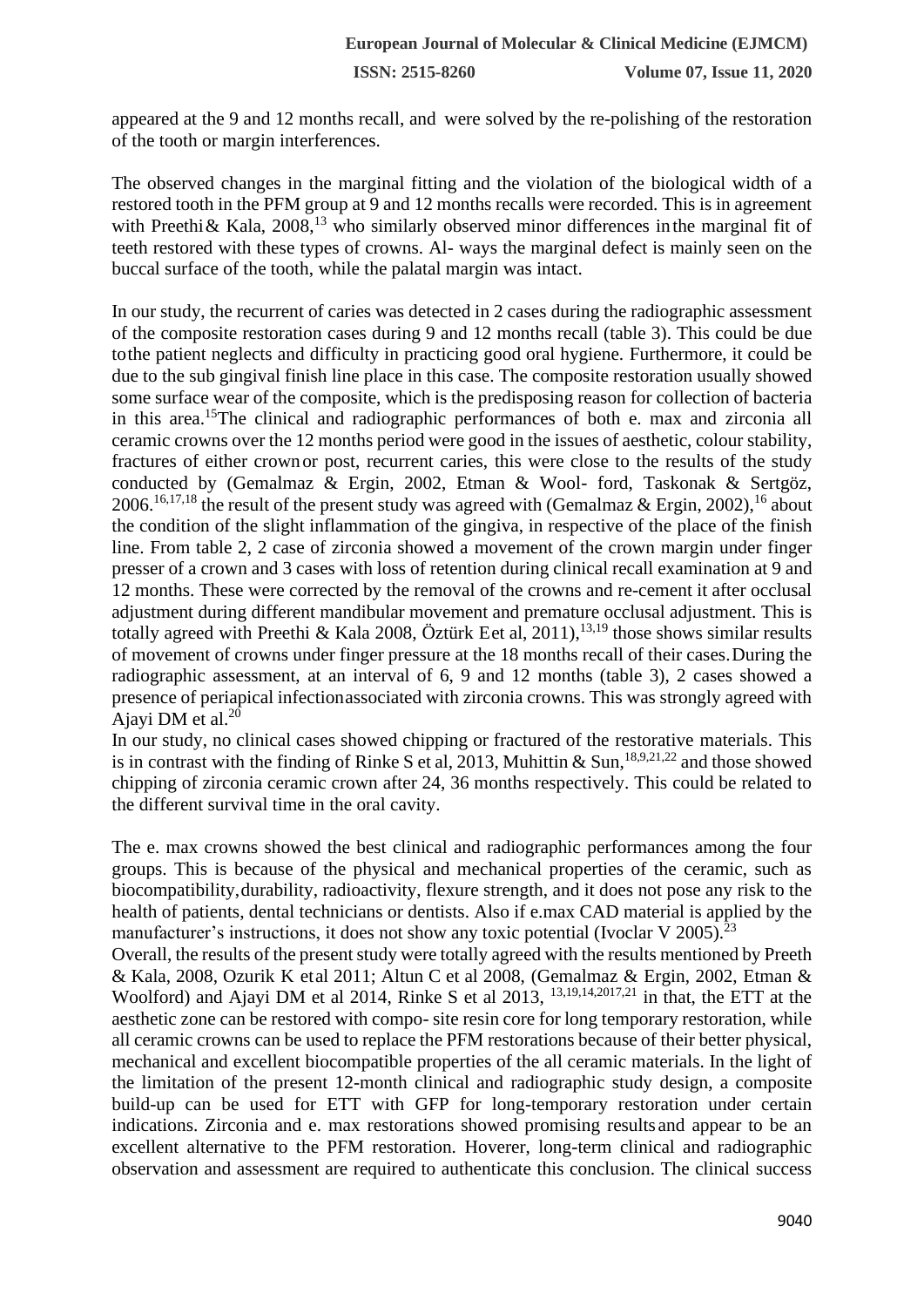of those cases may be related to the education level of the patient in keep up high quality of oral hygiene. Also long-term study should be conducted.

## **Conclusion**

e. Max and zirconia all ceramic crowns showed better clinical and radiographic performance than the PFM and compositerestorations over 12 months recall.

## **Reference**

- 1. Goodacre CJ, Spolnik KJ. The prosthodontic management of endodontically treated teeth: a literature review. Part III. Tooth preparation considerations. J Prosthodont. 1995;4:122-28
- 2. Abramovitz L, Lev R, Fuss Z, Metzger Z. The unpredictability of seal after post space preparation: a fluid transport study. J Endod. 2001;27:292-95.
- 3. Akkayan B, Gulmez T. Resistance to fracture of endodontically treated teeth restored with different post systems. J Prosthet Dent. 2002; 87:431-37.
- 4. Goldberg AJ, Burstone CJ. The use of continuous fiber reinforcement in dentistry. Dent Mater. 1992; 8:197–202.
- 5. Mannocci F, Ferrari M, Watson TF. Intermittent loading of teeth restored using quartz fiber, carbon-quartz fiber, and zirconium dioxide ceramic root canal posts. J Adhes Dent. 1999;1:153-58.
- 6. Krejci I, Duc O, Dietschi D, de Campos E. Marginal adaptation, retention and fracture resistance of adhesive composite restorations on devital teeth with and without posts. Oper Dent. 2003;28:127-35
- 7. Dietschi D, Duc O, Krejci I, Sadan A. Biomechanical considerations for the restoration of endodontically treated teeth: a systematic review of the literature—Part 1. Composition and micro- and macrostructure alterations. Quintessence Int. 2007; 38:733- 43
- 8. Garbin CA, Spazzin AO, Meira-Junior AD, Loretto SC, Lyra AM, Braz R. Biomechanical behaviour of a fractured maxillary incisor restored with direct composite resin only or with different post systems. Int Endod J. 2010;43:1098–1107
- 9. Tronstad L. Clinical Endodontics A Textbook. Thieme, 2008. ISBN 978-3-13-768103- 8.
- 10. Barrett S. Be Wary of Sargenti Root Canal Treatment, archived from the original on June 19, 2011.
- 11. The Truth about Sargenti N2, archived from the original on June 20, Steup, 2001 [201] Treatment outcome. N2. The collected data indicates that the N2DONTIC Method according to Sargenti is classified as a successful method for endodontic therapy, 2011.
- 12. Grandin S, Goracci C, Tay FR, Grandin R, Ferrari M. Clini- cal Evaluation of the Use of Fiber Posts and Direct Resin Restoration for Endodontically Treated Teeth. Int J Prosthod. 2005;18: 399-404.
- 13. [Preethi G](http://www.ncbi.nlm.nih.gov/pubmed/?term=Preethi%20G%5Bauth%5D)A, [Kala M](http://www.ncbi.nlm.nih.gov/pubmed/?term=Kala%20M%5Bauth%5D). Clinical evaluation of carbon fiber re- inforced carbon endodontic post, glass fiber reinforced post with cast post and core: A one year comparative clinical study. J Conser Dent. 2008;11(4):162-67.
- 14. Altun C, Tozium TF, Guven G. Multidisciplinary Approach to the Exhibition of a Crown Fracture with Glass-Fiber-Reinforced Composite: A Case report. JCDA; 2008;74:363- 66.
- 15. Yip KH, Smales RL, Kaidonis JA. Differential wear of teeth and restorative materials: Clinical implication. Int J Prosthod. 2004;17:350-56.
- 16. Gemalmaz D, Ergin S. Clinical evaluation of all ceramic crowns. J Prosthet Dent; 2002;87:189-96